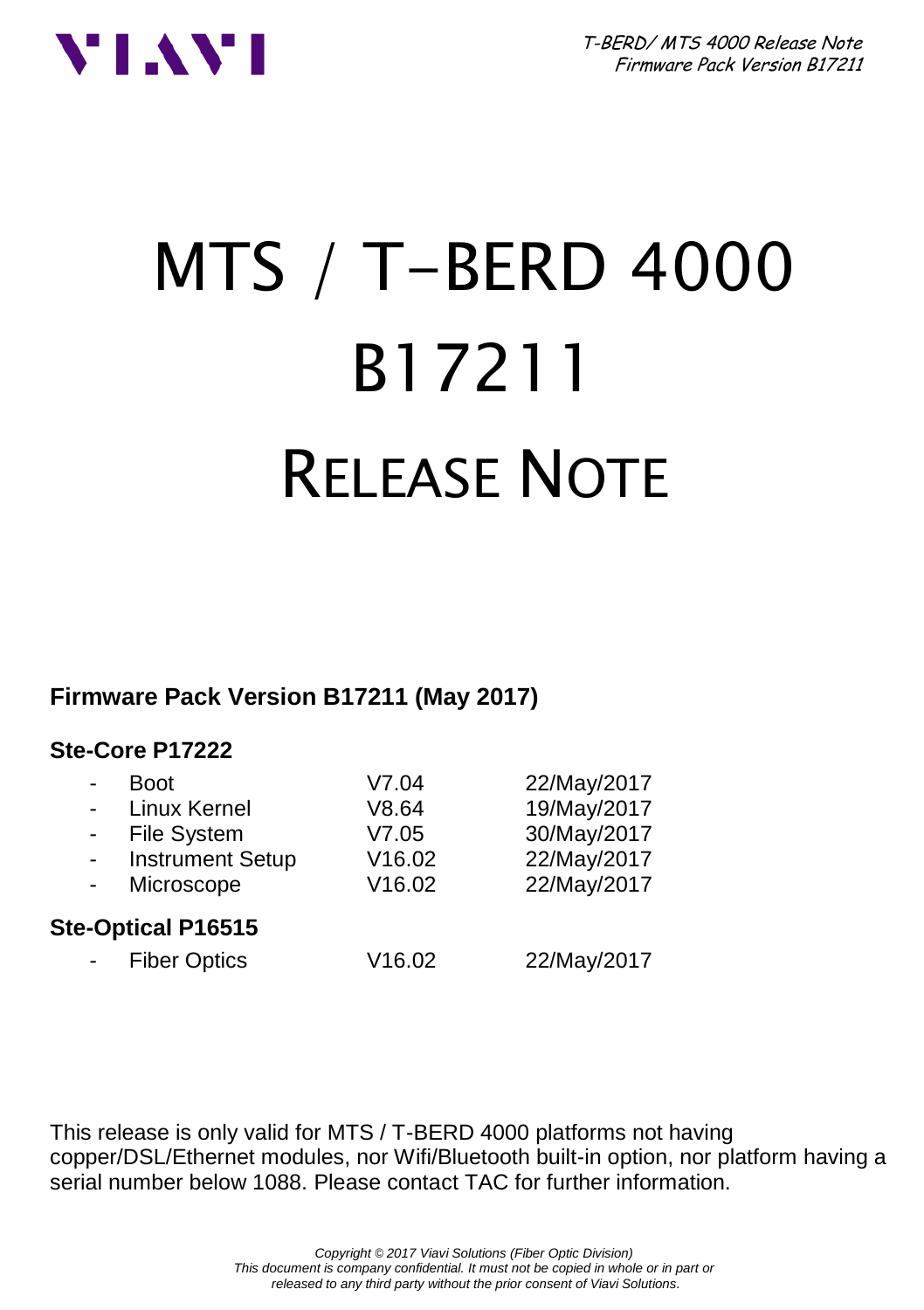<span id="page-1-0"></span>

# **CONTENT**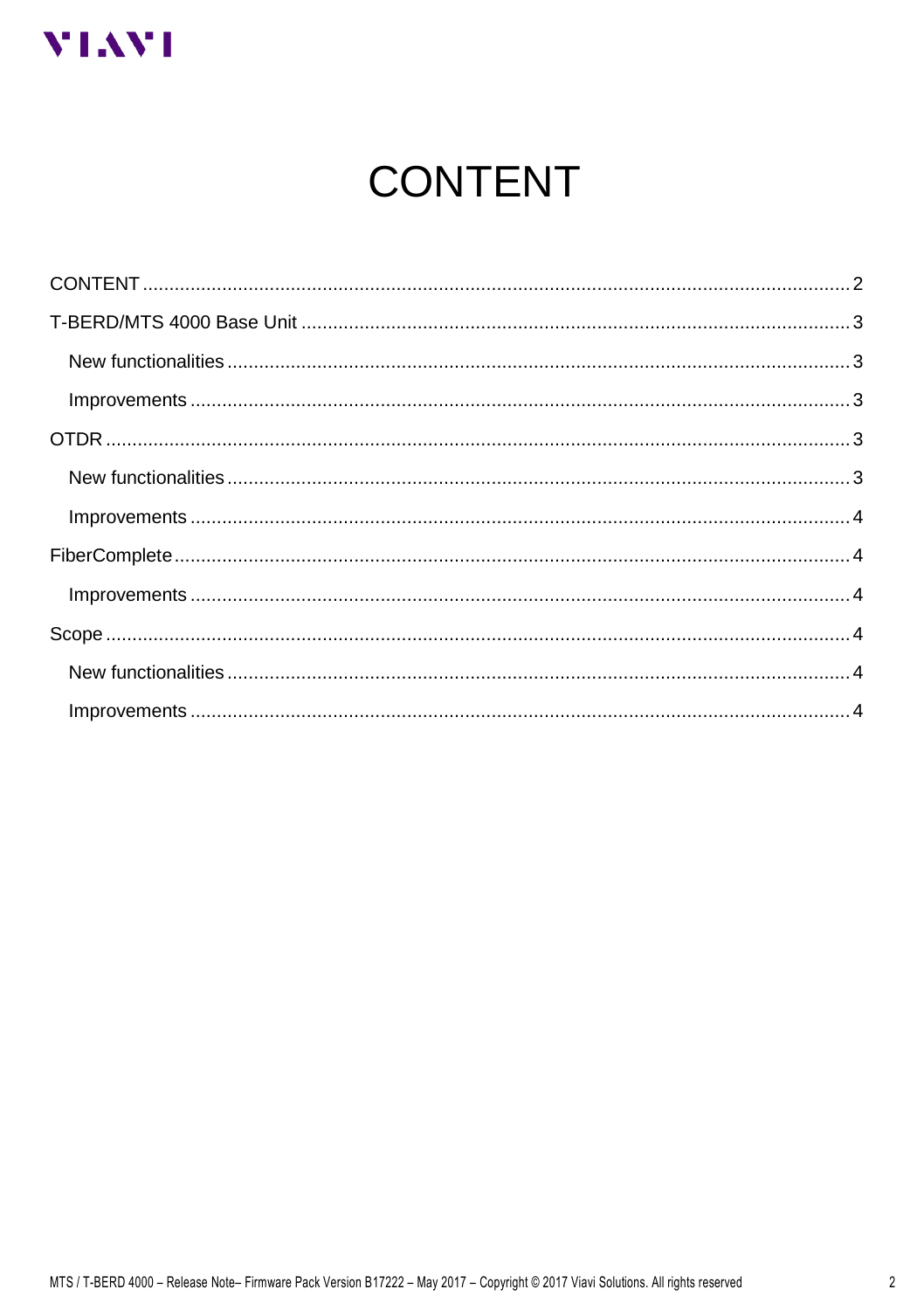# **VIAVI**

## <span id="page-2-0"></span>T-BERD/MTS 4000 Base Unit

#### <span id="page-2-1"></span>*New functionalities*

- ➢ Addition of SAA capability between T-BERD/MTS units (for remote control, setup and file transfer as well as OEO management, similar to the talkset/datalink/OEO options)
- ➢ 2.4GHz Wifi TELEC compatible dongle
- ➢ Display of MAC address when using Wifi or Ethernet
- ➢ Management of USB power meters (MP-60/80)
- ➢ Stratasync Management
- ➢ Management of USB Wifi dongle for communication and data transfer
- ➢ Management of USB Bluetooth dongle for data transfer
- ➢ Possible management of tethering via USB or wifi
- ➢ Management of cloud storage function
- ➢ Possible generation of concatenated reports (multiple functions or tests)
- ➢ Management of SAA level 2

#### <span id="page-2-2"></span>*Improvements*

- ➢ Improved virtual keyboard for platform and FO functions
- ➢ Improved SAA management when moving from Ethernet to Wifi
- ➢ Manual Wifi Mask for IPV4 is now kept when shutting down the unit
- ➢ Improved management of file storage when used with APIs
- $\triangleright$  When going to the explorer, the cursor is positioned where it was on the previous access to the explorer
- ➢ Bluetooth improvements when multiple connections/disconnections
- ➢ Ability to generate a directory naming with space as characters
- ➢ Improved PDF page format for reports
- ➢ Improved formatting management of more recent USB sticks
- ➢ Display of license code for FTTH\_SLM and Optipulse licenses

## <span id="page-2-3"></span>OTDR

#### <span id="page-2-4"></span>*New functionalities*

- ➢ Bend icon management on event table (not only on SmartLink)
- ➢ Management of MPO switch (internal and external via USB)
- ➢ Optipulse: Improved management of receive cable
- ➢ FTTH-SLM: Management of more than 3 pulses, management of more FTTH topologies, display of relevant part of traces around the relevant distances, speed up of acquisition time
- ➢ FTTH-SLM: Addition of IOR setup
- $\triangleright$  Enterprise-SLM: Possible loading of label file
- ➢ Cable-SLM: Integration of label management